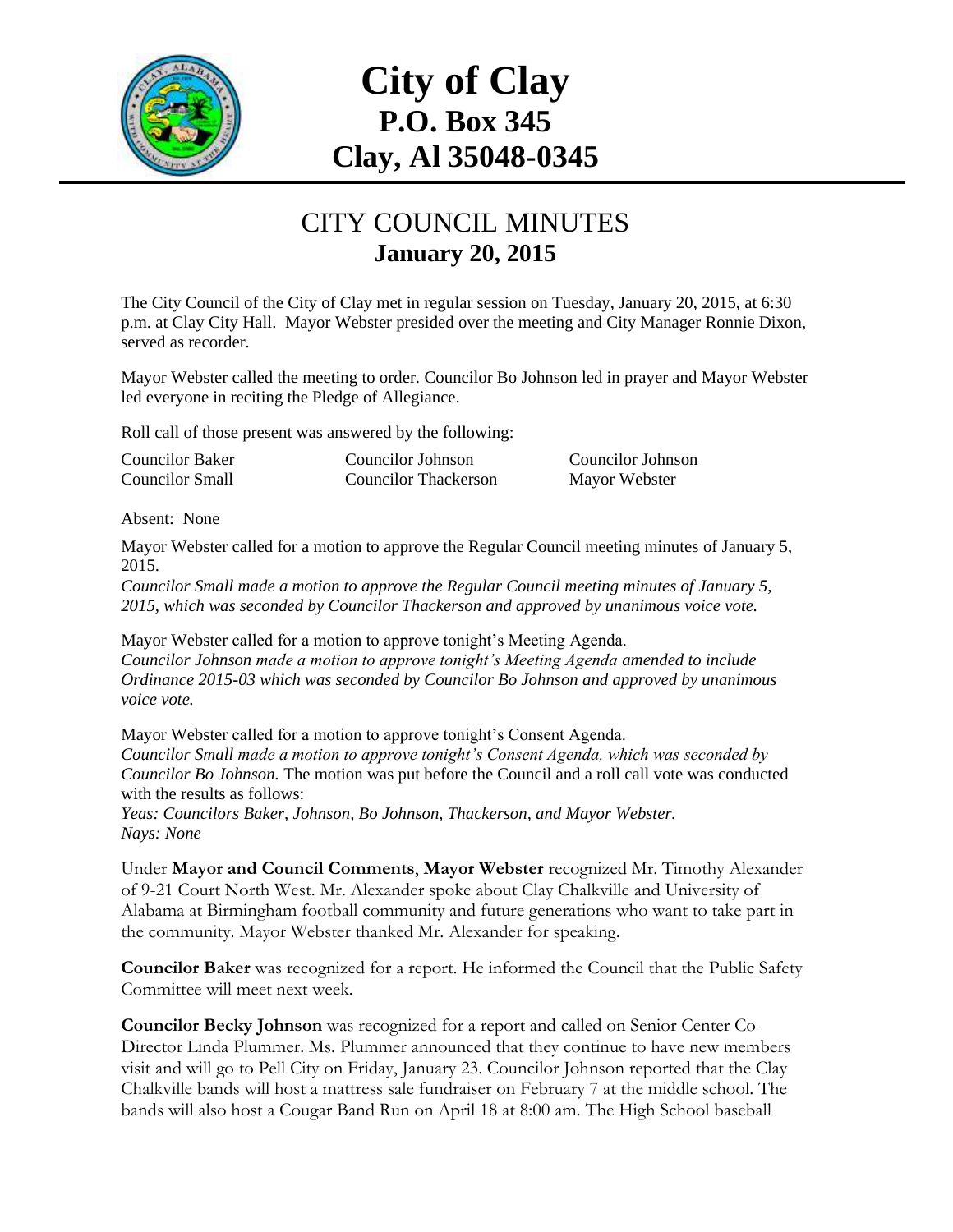

# **CITY OF CLAY CITY COUNCIL MINUTES January 20, 2015**

team is selling Valentine's Day dinner tickets as a fundraiser. East Jefferson Relay for Life run will be held on January 24 at Trussville Civic Center.

**Councilor Bo Johnson** was recognized for a report and announced that Auto Zone plans to move into Clay.

*Councilor Bo Johnson made a motion to suspend the regular rules of order and enter into Unanimous Consent, which was seconded by Councilor Thackerson.* The motion was put before the Council and a roll call vote was conducted with the results as follows:

*Yeas: Councilors Baker, Johnson, Johnson, Small, Thackerson, and Mayor Webster. Nays: None*

Mayor Webster introduced Resolution 2015-10, A Resolution in Support of the University of Alabama at Birmingham Football Program, which was read by City Manager Ronnie Dixon. *Councilor Johnson made a motion to approve Resolution 2015-10, which was seconded by Councilor Bo Johnson.* The motion was put before the Council and a roll call vote was conducted with the results as follows:

*Yeas: Councilors Baker, Johnson, Johnson, Small, Thackerson, and Mayor Webster. Nays: None*

Mayor Webster called an end to Unanimous Consent.

**Councilor Small** was recognized for a report and reminded the Council that the Library Committee will meet the following week. He thanked Public Works Director Josh Isbell for his continued work.

**Councilor Thackerson** was recognized for a report and reviewed the progress of the construction of restrooms at Cosby Lake.

Under **Reading of Petitions, Applications, Complaints, Appeals, Communications, etc.,** Mayor Webster announced that there were none.

Under the **City Manager's Report**, City Manager Ronnie Dixon reported the account balances in the General Fund = \$376,999.09; Contractors Bond = \$168,721.92; Capital Improvement Fund = \$465,357.70; 4 & 5 Cent Gasoline Fund = \$78,356.57; 7 Cent Gasoline Fund = \$162,940.75; Road Project Fund = \$175,000.00; Contingency Fund = \$175,000.00; BBT Fund= \$56,250.00; Ballpark Revenue (Fiscal Year) = \$18,945.54; and Ballpark Expense (Fiscal Year)= 27,889.02.

Under **Resolutions, Ordinances, Orders and Other Business** Mayor Webster called for a motion to re-enter into Unanimous Consent.

*Councilor Bo Johnson made a motion to suspend the regular rules of order and re-enter into Unanimous Consent, which was seconded by Councilor Thackerson.* The motion was put before the Council and a roll call vote was conducted with the results as follows: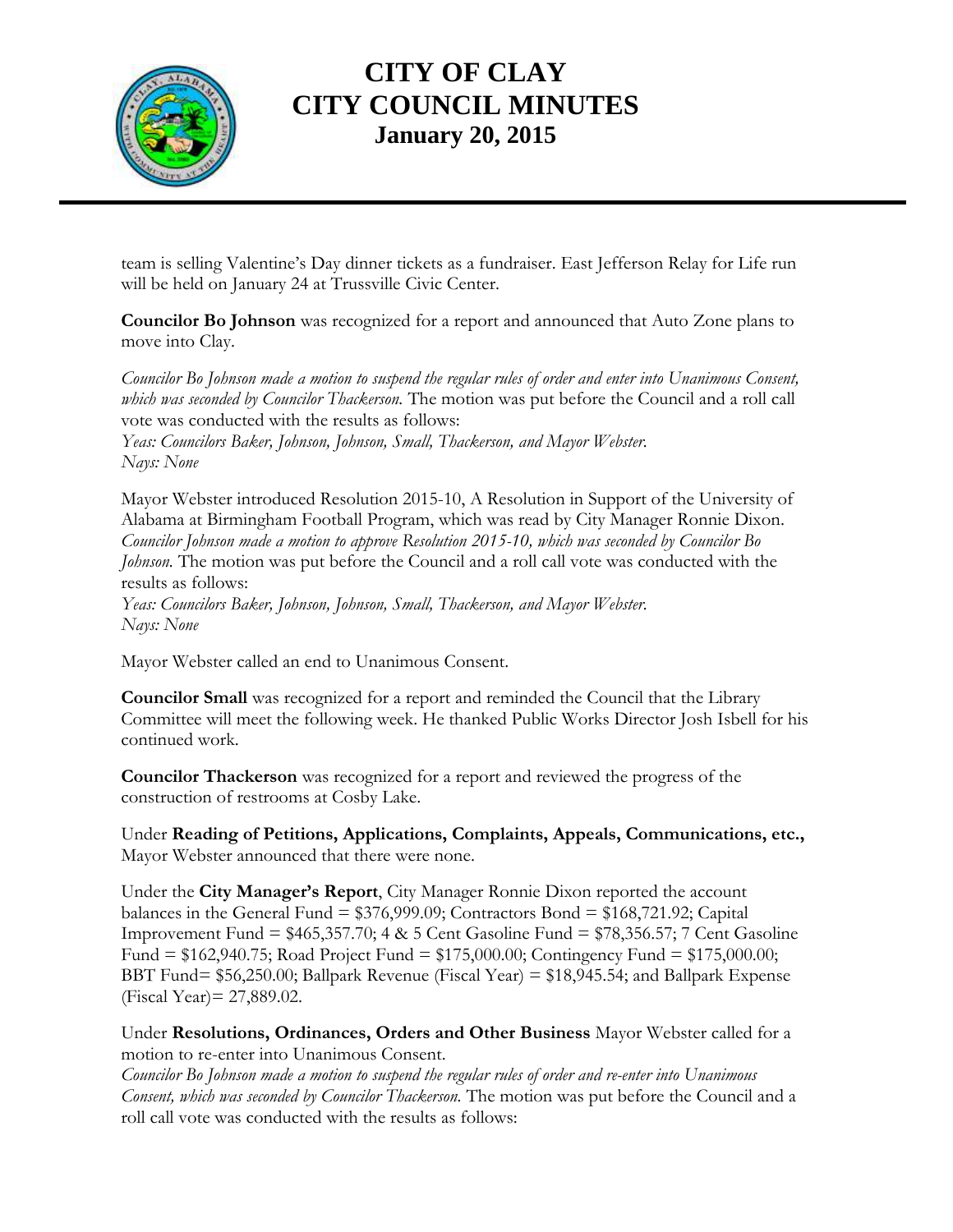

# **CITY OF CLAY CITY COUNCIL MINUTES January 20, 2015**

*Yeas: Councilors Baker, Johnson, Johnson, Small, Thackerson, and Mayor Webster. Nays: None*

Mayor Webster introduced Ordinance 2015-02, An Ordinance Amending Ordinance 2006-07, Zoning Ordinance, which was read by City Manager Ronnie Dixon.

*Councilor Johnson made a motion to approve Ordinance 2015-02, which was seconded by Councilor Small.*  The motion was put before the Council and a roll call vote was conducted with the results as follows:

*Yeas: Councilors Baker, Johnson, Johnson, Small, Thackerson, and Mayor Webster. Nays: None*

Mayor Webster called an end to Unanimous Consent and called for a recess. At 7:03 pm, Mayor Webster called the meeting back to order and introduced the Comprehensive Plan changes.

*Councilor Johnson made a motion to follow the recommendation of the Planning and Zoning Commission and adopt the Comprehensive Plan (maps) as amended. The motion was seconded by Councilor Bo Johnson and approved by a voice vote as follows: Councilors Johnson, Johnson, Small, Thackerson, and Mayor Webster; Nays: Councilor Baker.* 

The motion passed with a 5-1 vote.

Mayor Webster introduced Z-2014-04, Zoning 6719 Trussville Clay Road. Mr. Dixon explained that the Council held a Public Hearing at the January 5, 2015, meeting and tabled the decision so the Council could do their own research. He further explained that the Council has amended the Special Commercial Zone to allow outdoor storage so this property could be rezoned Special Commercial instead of Light Industrial as originally requested. Many neighboring property owners have balked at the idea of being located near an industrial zone during Public Hearings for this rezoning. Mr. Dixon further explained that on the first page industrial should now read special commercial.

*Councilor Johnson made a motion to approve the amended case Z-2014-04, to rezone the property at 6719 Trussville Clay Road from Agricultural to Special Commercial which was seconded by Councilor Small.* The motion was put before the Council and a roll call vote was conducted with the results as follows:

*Yeas: Councilors Johnson, Johnson, Small, Thackerson, and Mayor Webster. Nays: Councilor Baker.*

The motion passed with a 5-1 vote.

Mayor Webster introduced the Public Hearing for case Z-2015-01, Special Exception Use for 6020 Steeple Chase Drive. Mr. Dixon explained that the Zoning Ordinance has now been amended to explicitly allow a telecommunications towers in the supplemental use section of medium, low, and estate residential as well as agricultural zones.

*Councilor Johnson made a motion to approve Z-2015-01 as a supplemental use which was seconded by Councilor Bo Johnson.* The motion was put before the Council and a roll call vote was conducted with the results as follows: